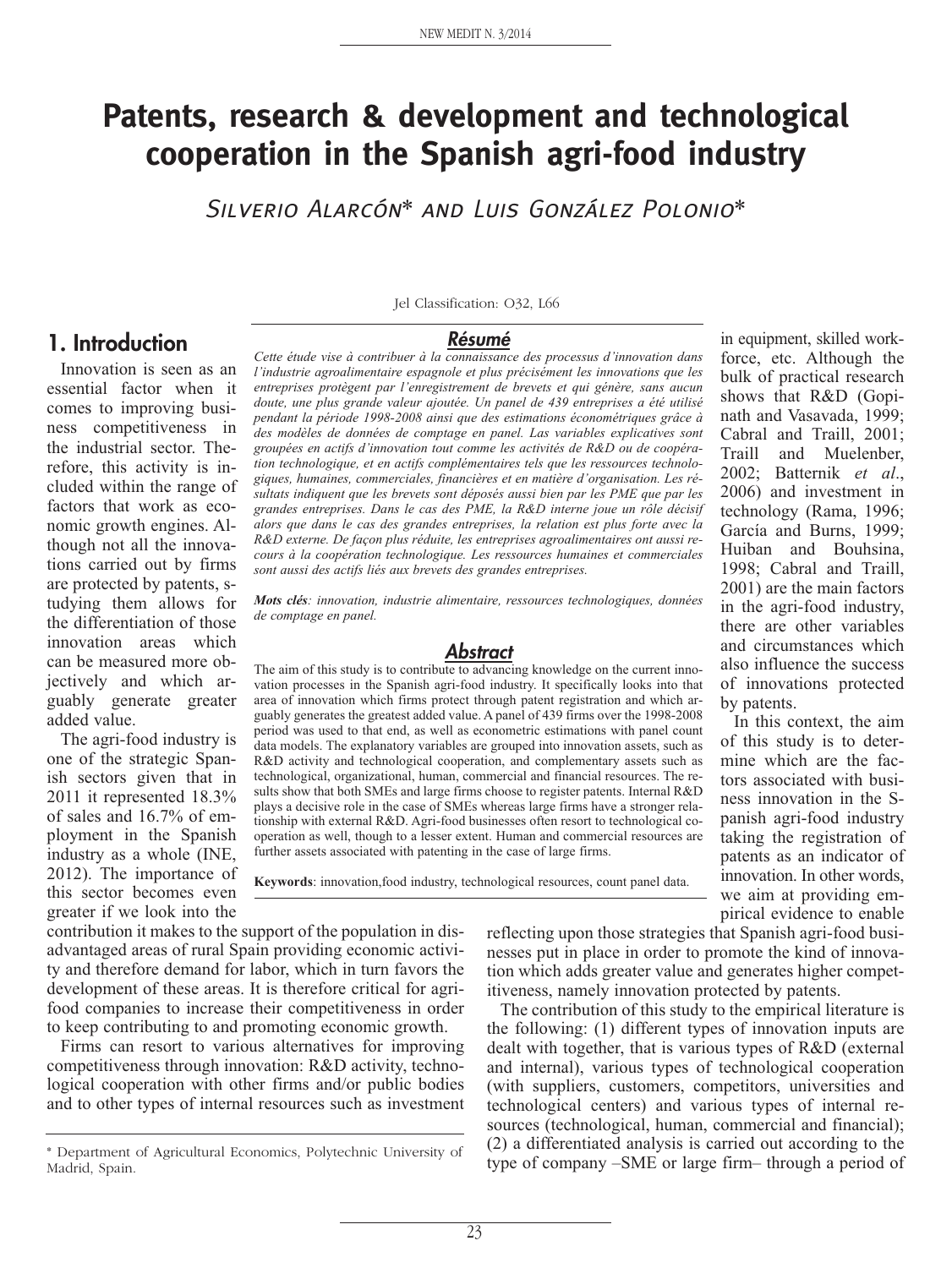stable growth of the economy, 1998-2008 and (3) robust econometric models are used (fixed effect and random effect count panel data).

The study is structured in the following way. First, the most relevant theoretical and empirical literature is reviewed and the practical application hypotheses are proposed. Next, methodological aspects such as the data base used, the selected variables and the estimated econometric specifications are presented. Following that, the estimations are presented and results are commented on and discussed. Finally, the main implications of the study are set out.

## **2. Background and hypothesis**

### **2.1. Theoretical framework**

Solow's (1957) neoclassical model emphasizes that technical progress is a key factor in the achievement of economic growth along with investment in labor and capital. With this model, Solow estimated that four fifths of U.S. growth was attributable to technical progress, with technological innovation offsetting diminishing returns on increases in capital and labor. However, there is a wide variety of factors that influence the dissemination and adoption of innovations.

The resource-based view (Penrose, 1959; Wernerfelt, 1984) examines how firms obtain competitive advantages through strategies which promote the development of resources and capacities. Among the various categories of resources considered, we obviously find those related to innovation and R&D spending, though they are not independent of other resources that firms may possess. Christensen (1995) presents an integrated vision of technological innovation, holding that it is determined by the conjunction and inter-relation between innovation assets and complementary assets (marketing, distribution, after sales service, etc.). Exclusive consideration of R&D resources can lead to undervaluing or neglecting a handsome part of the technological efforts made by businesses. Innovation assets include scientific research, process development (machinery, production systems, organization, logistics, quality, etc.) and products (product engineering, materials, components, etc.) as well as resources directed to aesthetic design (both product and packaging). Complementary assets are also critical for innovation success as shown by Teece (1986), through many examples of businesses which failed to capture the benefits of their innovations given that other imitator companies were strong in complementary assets for those innovations.

Technological innovation is better understood through this wider vision of combining innovation and complementary assets rather than resorting exclusively to R&D intensity. The interest of the empirical research would be singling out the assets' combinations to be addressed in the context of the innovation strategies of businesses in different areas and situations, while inertia can also be important by its decisive role in spreading innovation (Cannarella and

Piccioni, 2007). Christensen (1995) discusses different profiles of industrial innovation and holds that in agri-food businesses innovation is more focused on the development of products and aesthetic design. However, there also exists the possibility of innovation in intensive scale production processes and also innovation based directly on scientific research through the use of biotechnology.

#### **2.2. Empirical research**

There is a vast empirical literature which looks into innovation determinants regardless of the production activity carried out by the businesses analyzed, which leads to a failure to detect the effects of the innovation (de Jong and Vermeulen, 2006). The specificity of each sector is important as each one approaches innovation at a different pace and through different technological sources (Pavitt, 1984) and also because the capacity to capture the innovationgenerated income is a function of factors dependent on the productive structure, on the nature of the technology and on the protection regime (Teece, 1986). Studying in more depth the behavior patterns of each industry allows for improving innovation promotion policies and business competitiveness.

This section reviews the empirical literature of the last few years, more specifically the most relevant contributions which look into those business resources which characterize the innovation capacity of the agri-food industry. An interesting question, both in practical and theoretical terms, and one regarding the answer to which there is no consensus, is how to measure business innovation. In a good part of the agri-food literature reviewed, this is approached on the basis of dichotomous variables which look at whether companies innovate in products and/or processes (García and Burns, 1999; Huiban and Bouhsina, 1999; Röder *et al*., 2000; Cabral and Traill, 2001; Brewin *et al.* 2009). These variables are generally the answers given by businesses themselves to surveys on innovation strategies. This leads to counting certain aspects which do not involve a real change in technology and which do not confer a competitive advantage for the sectors' innovation. Another alternative for measuring innovation is the number of patents registered (Rama, 1996; Gopinath and Vasavada, 1999; Alfranca *et al*., 2004), an option which some authors view as too restrictive, especially so in the case of the agri-food industry given that new products are developed at high speed (Brewin *et al*. 2009). This study nonetheless adopts this approach as it constitutes a more objective measure and is the part of the innovation which contributes the most to competitiveness and the generation of added value and profitability for businesses.

Notable among the variables used to explain business innovation are technology investment inputs (Rama, 1996; García and Burns, 1999; Huiban and Bouhsina, 1998; Cabral and Traill, 2001), R&D spending (Gopinath and Vasavada, 1999; Cabral and Traill, 2001; Traill and Muelenber, 2002; Batternik *et al.,* 2006), technological cooper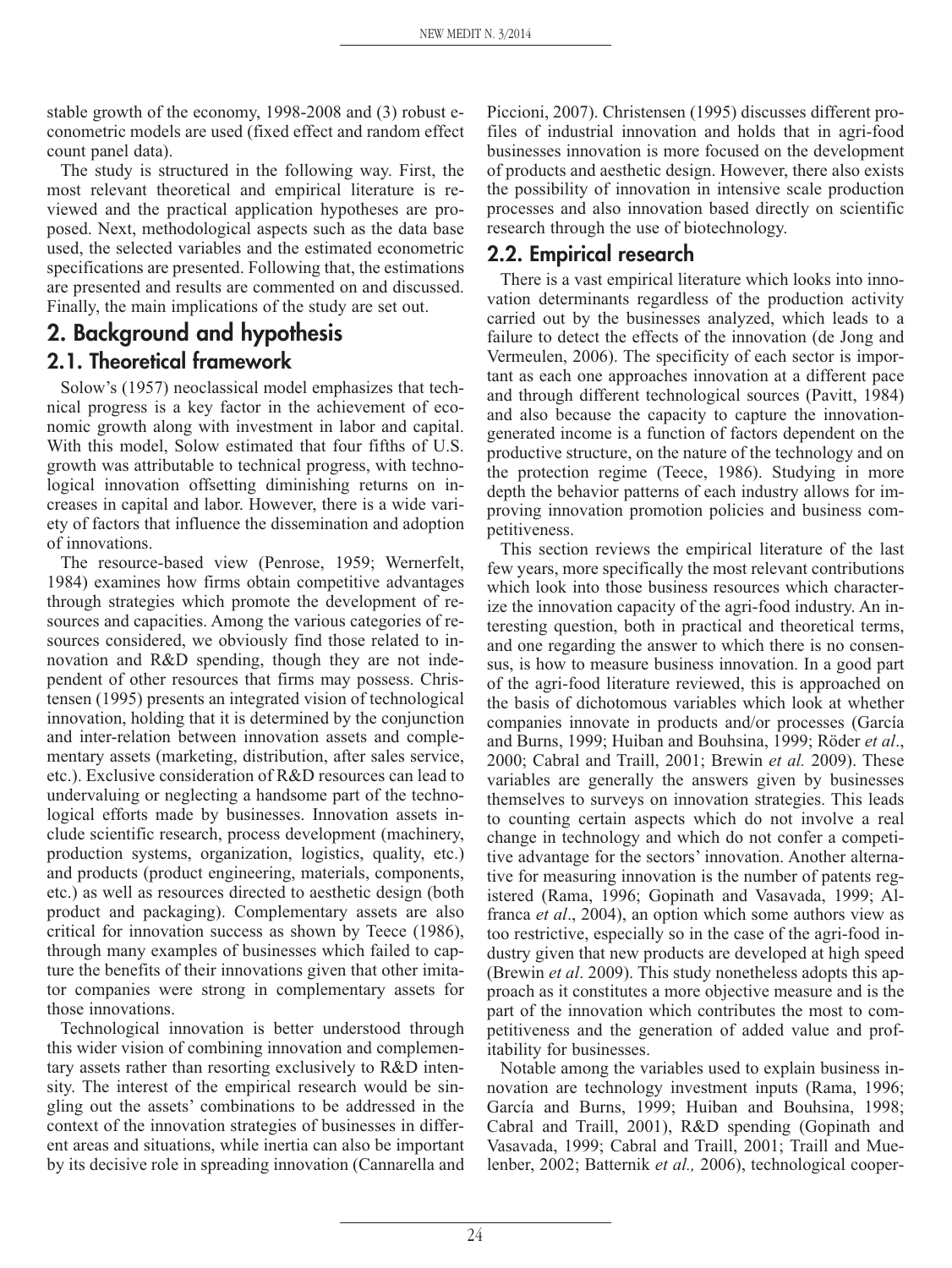ation (Cabral and Traill, 2001; Batternik *et al*., 2006; Karantininis *et al*., 2010; Baviera-Puig *et al*., 2012, 2013) and the quality of labor (Avermaete *et al*., 2004; Huiban and Bouhsina, 1998).

Many studies look into firm size (Alfranca *et al*., 2004; Cabral and Traill, 2001; Hartland Herrmann, 2006; Huiban and Bouhsina, 1998; Karantininis *et al*., 2010) and into factors related to the competitive position of the firm and the connections it has developed with suppliers, clients and competitors. Among these are studies which have measured the following variables: market orientation (Batternik *et al*., 2006; Cabral and Traill, 2001), market power of producers (Gopinath and Vasavada, 1999; Hartland Herrmann, 2006; Weiss and Wittkopp, 2005), market power of retailers (Weiss and Wittkopp, 2005), market size (Röder *et al*., 2000), pressure from competitors (Brewin *et al*., 2009), vertical integration (Karantininis *et al*., 2010), product diversification (Hartland Herrmann, 2006; Röder *et al*., 2000), marketing (Avermaete *et al*., 2004), exports (Karantininis *et al*., 2010), and financial resources (Batternik *et al*., 2006).

#### **2.3. Hypotheses**

Based on this theoretical and empirical review, hypotheses related to innovation assets and complementary assets have been proposed. The former include R&D activity (hypothesis 1) and technological cooperation (hypothesis 2) which have been broken down into different categories. A positive relationship between these variables and innovation by means of patents is expected.

Hypothesis 1A: external R&D bears a positive relationship to patent registration in the Spanish agri-food businesses.

Hypothesis 1B: internal R&D bears a positive relationship to patent registration in the Spanish agri-food businesses.

Hypothesis 2A: cooperation with suppliers bears a positive relationship to patent registration in the Spanish agrifood businesses.

Hypothesis 2B: cooperation with customers bears a positive relationship to patent registration in the Spanish agrifood businesses.

Hypothesis 2C: cooperation with competitors bears a negative relationship to patent registration in the Spanish agri-food businesses.

Hypothesis 2D: cooperation with universities and technology centers bears a positive relationship to patent registration in the Spanish agri-food businesses.

The review above shows how investment in capital goods can lead to innovation. Therefore, a positive contribution is expected:

Hypothesis 3A: investment in capital goods bears a positive relationship to patent registration in the Spanish agrifood industry.

Some authors claim that large firms can better improve the organization and financing of their resources and that this in turn can increase the chance of their carrying out innovation activities (Schumpeter, 1934). However, other authors argue the opposite, that is, that large firms tend to be more rigid than small ones, the latter being more capable of adapting to the environment where they operate. Therefore, a relationship between size and patenting capacity is to be expected. A plausible possibility would be to expect the existence of a certain optimum size and that the relationship would be positive up to that size and then negative once it is exceeded. Either way, the hypothesis is formulated in more general terms:

Hypothesis 3B: firm size bears a significant relationship to patent registration in the Spanish agri-food industry.

Furthermore, hypotheses for human, commercial and financial resources have been included and they are expected to bear a positive relationship to patenting capacity:

Hypothesis 3C: the quality of human resources bears a positive relationship to patent registration in the Spanish agri-food businesses.

Hypothesis 3D: the quality of commercial resources bears a positive relationship to patent registration in the Spanish agri-food businesses.

Hypothesis 3E: the quality of human resources bears a positive relationship to patent registration in the Spanish agri-food businesses.

## **3. Methodology**

#### **3.1. Data base**

The data base used in this study is taken from the *Encuesta Sobre Estrategias Empresariales*, ESEE, [Survey of Business Strategies], http://www.fundacionsepi.es/esee/sp. The survey is carried out on a representative sample of firms from all sectors of industry. From this database an initial sample of 449 different agri-food businesses was extracted. It is an unbalanced panel with information for the period 1998-2008. This panel was divided in two, one formed by SMEs (200 or less employees) with 68.2% of observations and the other for large ones (more than 200 employees) with 31.8%.

#### **3.2. Variables**

The number of patents (PAT) registered both in Spain and abroad has been taken as the dependent variable. We consider patent registration as an output indicator measuring truly innovative activity. It is a count variable i.e. it corresponds to the answer to the survey question regarding the number of patents presented each year. The firms in the sample registered 348 patents between 1998 and 2008, of which 41.1% were registered by SMEs and 58.9% by large firms. In other figures that would be: in this sector the average patent rate per company and year is 0.1489 (Table 1) and large firms have average rates (0.2740) three times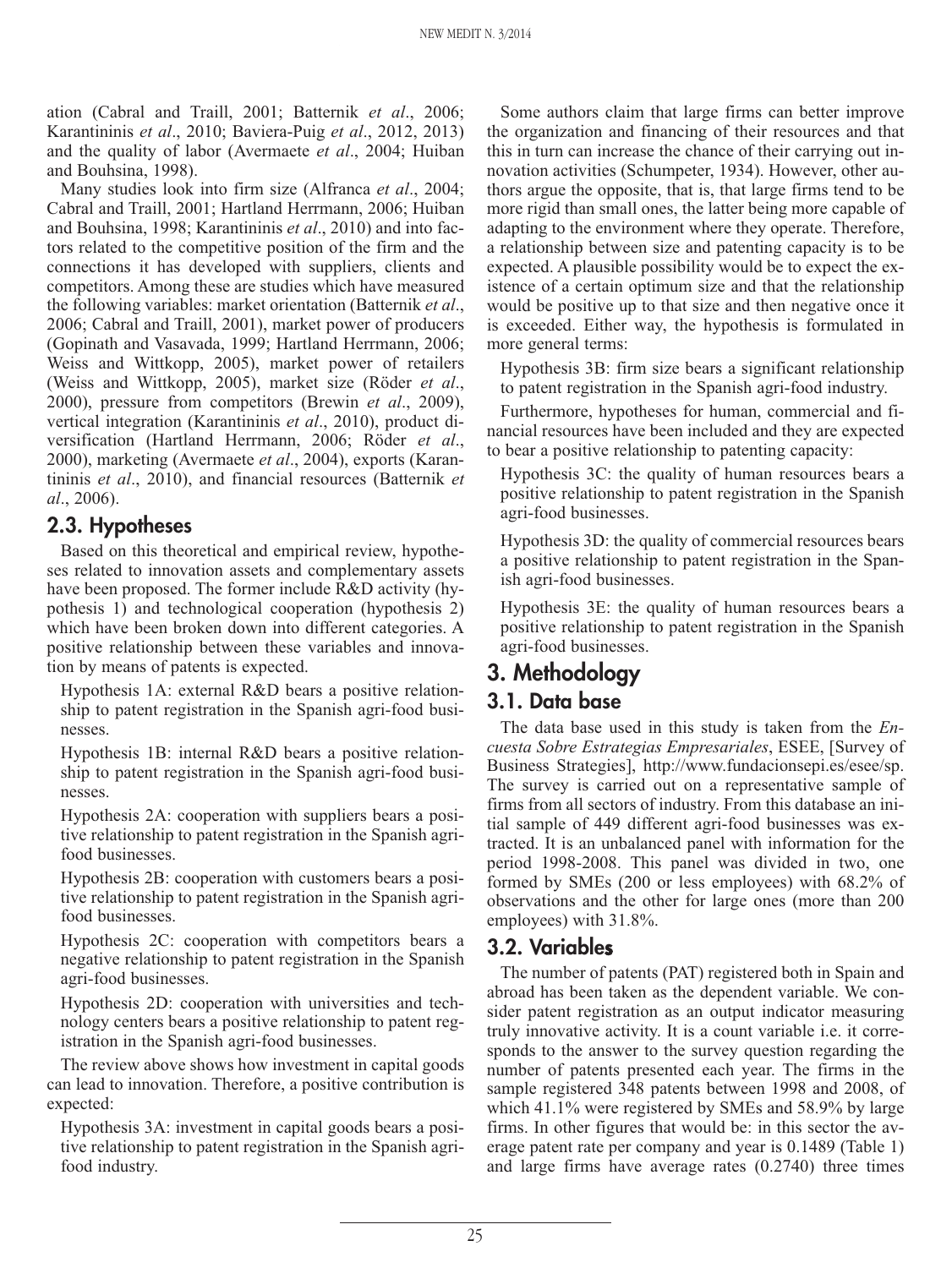higher than SMEs (0.0899). Therefore, it is clear that large firms patent more both in absolute terms and by company. However, many SMEs also register patents and together they represent more than 40% of the sample total.

Figure 1 shows the change in the number of patents registered both in Spain and abroad over the period analyzed. In percentage terms and in the Spanish agri-food sector, the number of patents registered in Spain for the eleven-year period studied is 50% vs. 30% registered abroad. For the industry as a whole the registered patents average percentage in Spain is 41% vs. 59% registered abroad.

We estimated the technological resources based on the efforts made by firms to carry out R&D activity by means of R&D external expenditure (*exRDS*) and R&D internal expenditure (*in RDS*). The ratios included in the analysis are the values of these variables divided by volume of sales:

$$
exRDS = \frac{R&D\text{ external expenditure}}{\text{sales}}
$$
  
 
$$
inRDS = \frac{R&D\text{ internal expenditure}}{\text{sales}}
$$

Figure 2 shows there is a higher number of firms with R&D internal expenditure than firms with external expenditure. Thus, the average percentage of firms with R&D external expenditure is 18.8% vs. 25.5% with R&D internal expenditure. However, there are large differences depending on firm size: very few SMEs carry out R&D, only 12.4% buy external R&D and only 13.6% carry out internal R&D vs. 58.7% and 89.0% respectively in the case of large firms.

Technological cooperation is represented by means of

dummy variables which represent firm activity in cooperation with suppliers (*Csup*), with customers (*Ccos*), with competitors (*Ccom*) and with universities and /or technology centers (*Cins*). The change in the number of firms following these different cooperation strategies is shown also in Figure 2. The option with the highest number of firms is cooperation with universities and technology centers, 21.1% (Table 1), followed by technological cooperation with suppliers, 16.4%. Technological cooperation with customers comes in at 6.6% and with competitors 1.5%. As is the case of R&D, technological cooperation is much less frequent in SMEs  $(13.8\%)$  than in large firms  $(56.1\%)$ .

Physical resources have been measured through the capital goods investment ratio with respect to the total assets of each firm for each year of the period studied. The annual average investment is 4.9% of the assets (Table 1).

# *InvEA* =  $\frac{capital \text{ goods investment}}{t$

Firm size was estimated through the total average labor variable (*TAL*) and given its high level of variability we have used logarithms.

Human resources were estimated through labor cost over sales (*LCS*). The higher the value for this variable the higher the quality of the human resources used by the firm.

$$
LCS = \frac{labor\ costs}{sales}
$$

Commercial resources are quantified through the propensity to export of each firm for each year of the period studied; more specifically, we used the percentage represented by exports in



the total sales of each firm (*PX*).The firms in the sample export an average 11.6% of their total sales (Table 1). Again, differences according to size are considerable as 41.1% of SME exports vs. 88.1% in the case of large firms, whereas export sales represent an average of 8.7% of the total sales of SMEs vs. 17.6% in the case of large firms.

Two ratios have used for financial resources. First, working capital ratio on sales i.e. a liquidity indicator. Then, the total debt of each firm was calculated as the product of its liabilities (external funds) and the net equity (capital base).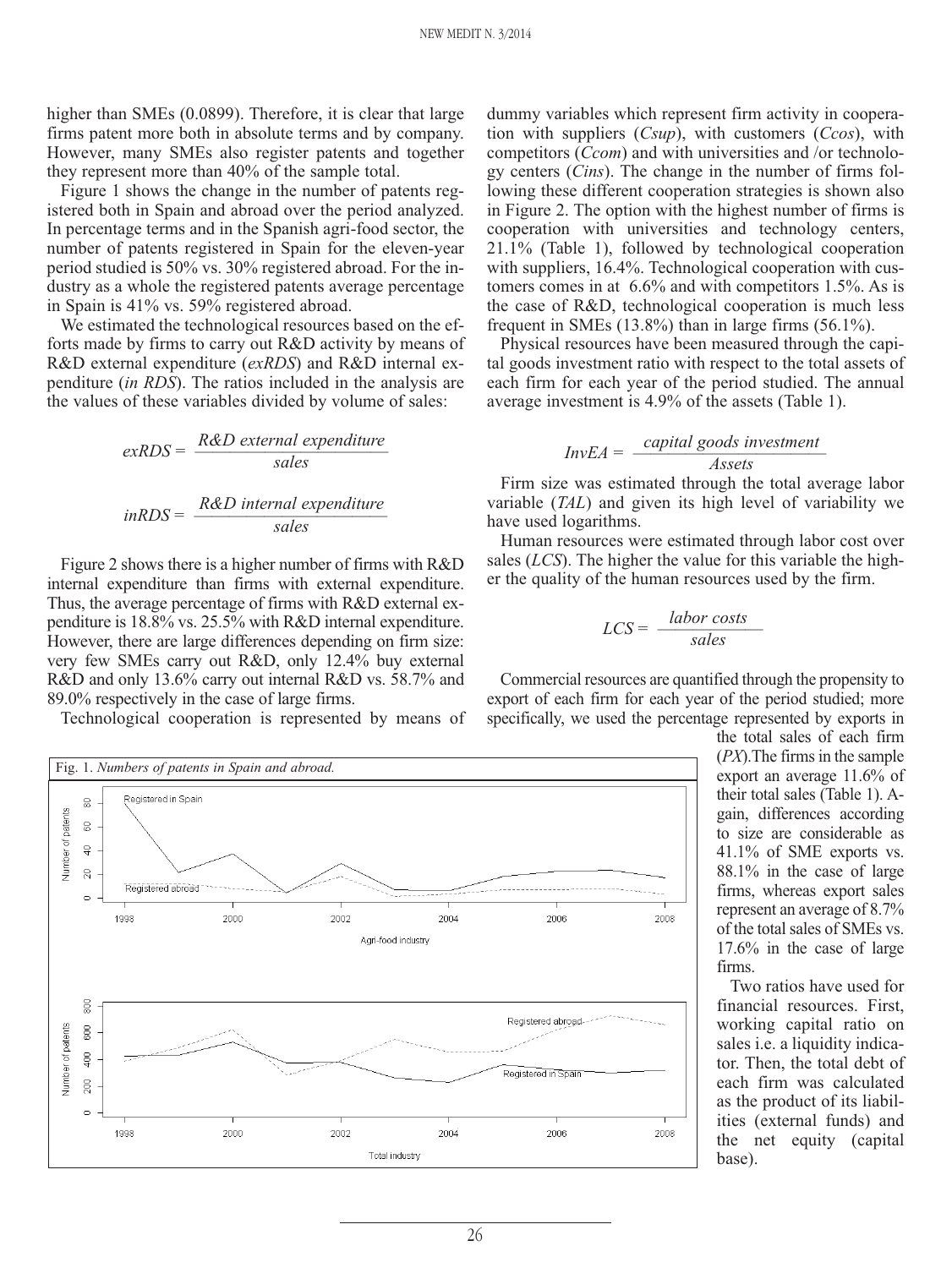| Table 1 - Summary statistics. |         |        |        |         |          |  |  |  |
|-------------------------------|---------|--------|--------|---------|----------|--|--|--|
|                               | Min     | Mean   | Median |         | Standard |  |  |  |
|                               |         |        |        |         |          |  |  |  |
| PAT                           | 0.00    | 0.15   | 0.00   | 32.00   | 1.18     |  |  |  |
| exRDS                         | 0.00    | 0.00   | 0.00   | 0.16    | 0.01     |  |  |  |
| inRDS                         | 0.00    | 0.00   | 0.00   | 0.08    | 0.00     |  |  |  |
| Csup                          | 0.00    | 0.16   | 0.00   | 1.00    | 0.37     |  |  |  |
| Ccos                          | 0.00    | 0.07   | 0.00   | 1.00    | 0.25     |  |  |  |
| Ccom                          | 0.00    | 0.02   | 0.00   | 1.00    | 0.12     |  |  |  |
| Cins                          | 0.00    | 0.21   | 0.00   | 1.00    | 0.41     |  |  |  |
| <b>InvEA</b>                  | 0.00    | 0.05   | 0.03   | 0.52    | 0.07     |  |  |  |
| TAL                           | 3.00    | 229.90 | 49.00  | 5291.00 | 433.66   |  |  |  |
| <b>LCS</b>                    | 0.70    | 20.24  | 15.70  | 83.10   | 14.00    |  |  |  |
| PX                            | 0.00    | 11.55  | 0.80   | 100.00  | 20.57    |  |  |  |
| <b>WCS</b>                    | $-2.65$ | 0.14   | 0.08   | 14.21   | 0.45     |  |  |  |
| Debt                          | 0.00    | 4.49   | 1.23   | 1033.82 | 27.83    |  |  |  |

PAT (number of patents), exRDS (expenditures on external R&D divided by total sales), inRDS (expenditures on internal R&D divided by total sales), Csup, Ccos, Ccom, Cins (technological cooperation with suppliers, customers, competitors and institutions, respectively), InvEA (investment on equipment divided by total assets), TAL (total average labor), LCS (labor cost to sales), PX (percentage of exports over sales), WCS (working capital to sales), Debts (total debts to total equity).

$$
WCS =
$$
 *current assets – short term external funds*  
*sales*

$$
DEBT = \frac{liabilities}{net\ equity}
$$



#### **3.3. Econometric model**

The variable to explain the number of patents in Spain and abroad is a count variable which takes non-negative integer values. Therefore, rather than using ordinary least squares (OLS), it is better to use a model which takes into account that the dependent variable has been generated using a Poisson distribution expressing the probability of an event occurring in a specified time interval (Greene, 2008).

The specification used to carry out the empirical application is the following:

 $log(PAT_{it})$ 

$$
= \beta_0 + \beta_{1A} expS_{it} + \beta_{1B} in RDS_{it} + \beta_{2A} Csup_{it} + \beta_{2B} Ccos_{it} + \beta_{2C} Com_{it}
$$

+  $\beta_{2D}Cins_{it} + \beta_{3A}InvEA_{it} + \beta_{3B}log TAL_{it} + \beta_{3C}LCS_{it} + \beta_{3D}PX_{it} + \beta_{3E}WCS_{it}$ 

$$
+\beta_{3E*}DEBT_{it} + FIRM_i + YEAR_t \tag{1}
$$

The sub-index*i*denotes firm  $(i = 1, ..., N)$  and the sub-index *t* indicates year ( $i = 1998, \ldots, 2008$ ). The coefficients  $\beta_{14}$  and  $\beta_{1B}$  correspond to the Hypotheses H1 related to expenditure in R&D,  $\beta_{2A}$ ,  $\beta_{2B}$ ,  $\beta_{2C}$  and  $\beta_{1D}$  contrast the Hypotheses H2 on technological cooperation, and  $\beta_{3A}$ ,  $\beta_{3B}$ ,  $\beta_{3C}$ ,  $\beta_{3D}$ ,  $\beta_{3E}$ , y  $\beta_{3E*}$  establish the role of other complementary assets (Hypothesis H3).

Poisson regression models assume their mean and their variance are the same, and in the bulk of practical econometrics cases the variance is higher than the mean (overdispersion). This study uses robust overdispersion procedures. Moreover, the data structure of the panel permits improved results to be obtained by means of an estimation conditioned to the effects of each firm  $(FIRM_i)$  and of each year  $(YEAR_i)$ .

Both fixed effects and random effects models are estimated here and results are compared.

One other point to bear in mind is the possibility of including lagged regressors given that it seems logical that the effects of R&D and technological cooperation will become apparent years after they are carried out. However, Hall*et al*. (1986) show that R&D contemporary variables best explain patenting capacity.

#### **4. Results**

A first look at the correlations between PAT and explanatory variables (Table 2) shows that the bulk of them are positive except for human resources and working capital. There is also a positive correlation between R&D techno-

logical cooperation variables, the highest value being found between *i*n RDS and *Csup*, which reaches 0.673. More generally, 87.1% of patents are registered by firms which have at some point carried out some forms of R&D. In terms of technological cooperation, the percentage is 86.2%. Only 11.7%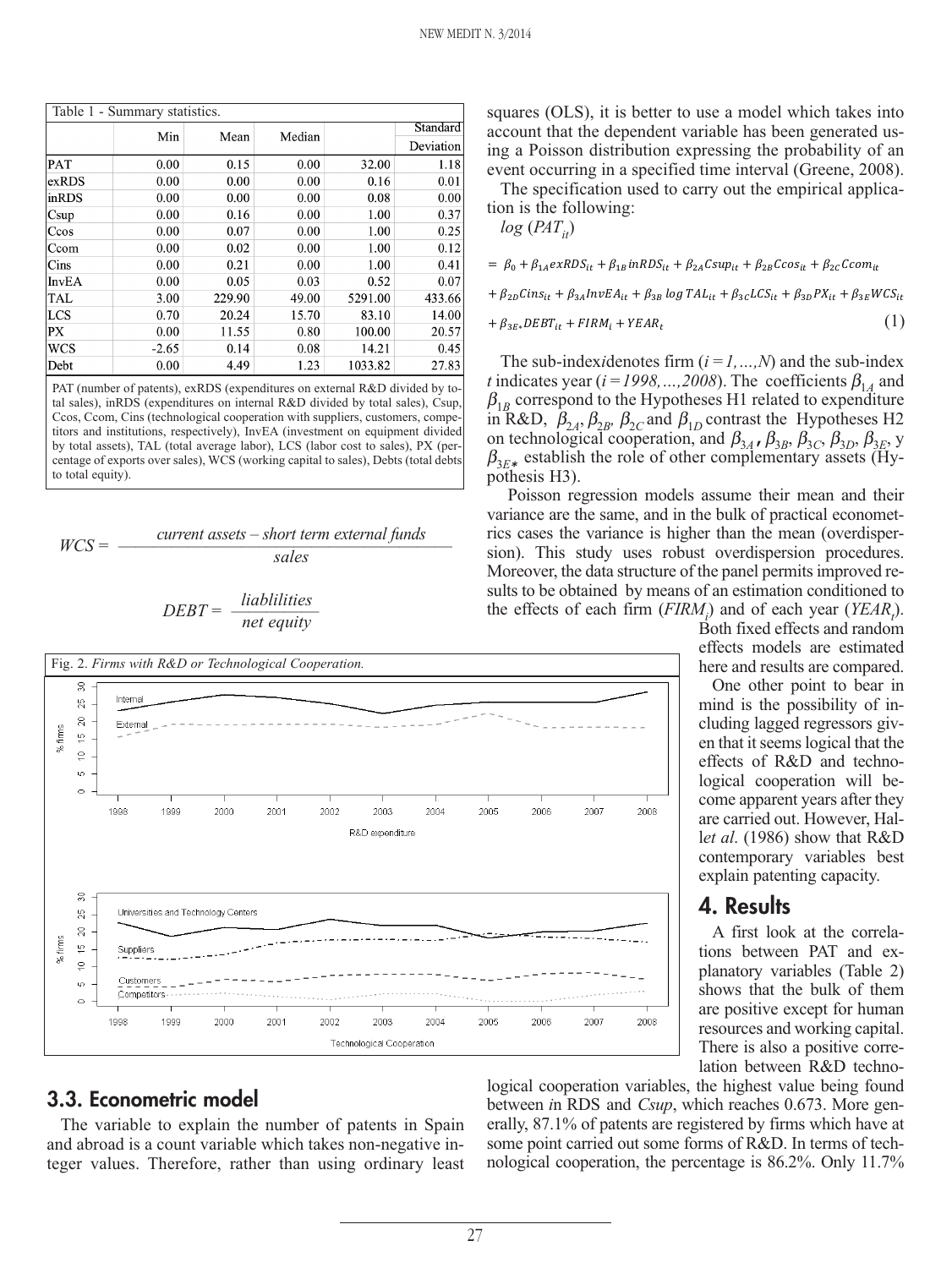| Table 2 - Spearman coefficients of correlation.<br>$in RDS$ $Csup$ $Ccos$ $Ccom$ |         |         |         |         |         |         |         |              |         |            |      |            |      |
|----------------------------------------------------------------------------------|---------|---------|---------|---------|---------|---------|---------|--------------|---------|------------|------|------------|------|
|                                                                                  | PAT     | exRDS   |         |         |         |         | Cins    | <b>InvEA</b> | TAL     | <b>LCS</b> | PX   | <b>WCS</b> | Debt |
| PAT                                                                              | 1.00    |         |         |         |         |         |         |              |         |            |      |            |      |
| exRDS                                                                            | 0.19    | 1.00    |         |         |         |         |         |              |         |            |      |            |      |
| inRDS                                                                            | 0.17    | 0.54    | 1.00    |         |         |         |         |              |         |            |      |            |      |
| Csup                                                                             | 0.18    | 0.53    | 0.67    | 1.00    |         |         |         |              |         |            |      |            |      |
| Ccos                                                                             | 0.17    | 0.37    | 0.42    | 0.52    | 1.00    |         |         |              |         |            |      |            |      |
| Ccom                                                                             | 0.11    | 0.20    | 0.18    | 0.24    | 0.35    | 1.00    |         |              |         |            |      |            |      |
| Cins                                                                             | 0.15    | 0.52    | 0.48    | 0.45    | 0.37    | 0.21    | 1.00    |              |         |            |      |            |      |
| InvEA                                                                            | 0.05    | 0.05    | 0.05    | 0.06    | 0.04    | $-0.03$ | 0.04    | 1.00         |         |            |      |            |      |
| TAL                                                                              | 0.11    | 0.35    | 0.49    | 0.45    | 0.25    | 0.15    | 0.39    | 0.15         | 1.00    |            |      |            |      |
| <b>LCS</b>                                                                       | $-0.06$ | $-0.21$ | $-0.16$ | $-0.17$ | $-0.09$ | $-0.04$ | $-0.22$ | 0.02         | $-0.28$ | 1.00       |      |            |      |
| PХ                                                                               | 0.09    | 0.28    | 0.36    | 0.29    | 0.17    | 0.09    | 0.27    | $-0.02$      | 0.44    | $-0.42$    | 1.00 |            |      |
| WCS                                                                              | $-0.03$ | 0.02    | 0.06    | 0.04    | 0.01    | 0.06    | 0.01    | $-0.20$      | $-0.06$ | 0.03       | 0.04 | 1.00       |      |
| Debt                                                                             | 0.02    | $-0.04$ | $-0.05$ | $-0.06$ | $-0.05$ | $-0.03$ | $-0.05$ | 0.01         | $-0.01$ | $-0.08$    | 0.13 | $-0.50$    | 1.00 |

Table 3 - *Estimates of the quasipoisson fixed effects regressions Dependent variable: number of patents.*

|              |             | <b>SMEs</b>               |     |             | Large    |        |  |  |
|--------------|-------------|---------------------------|-----|-------------|----------|--------|--|--|
|              | Coefficient | <b>SD</b>                 |     | Coefficient | SD       |        |  |  |
| (Intercept)  | $-1.06$     | 13740.00                  |     | $-53.20$    | 15330.00 |        |  |  |
|              |             | R&D activities            |     |             |          |        |  |  |
| exRDS        | 69.54       | 86.39                     |     | 260.50      | 65.81    | ***    |  |  |
| inRDS        | 54.79       | $25.28$ **                |     | 24.34       | 18.58    |        |  |  |
|              |             | Technological cooperation |     |             |          |        |  |  |
| Csup         | $-3.24$     | 1.69                      | *   | $-0.15$     | 0.43     |        |  |  |
| Ccos         | $-0.87$     | 0.96                      |     | 0.90        | 0.47     | $\ast$ |  |  |
| Ccom         | 1.96        | $0.74$ ***                |     | 1.97        | 0.80     | $**$   |  |  |
| Cins         | $-1.01$     | 0.39                      | *** | 0.03        | 0.49     |        |  |  |
|              |             | Complementary assets      |     |             |          |        |  |  |
| <b>InvEA</b> | $-3.32$     | 2.29                      |     | $-4.76$     | 2.70     | *      |  |  |
| log(TAL)     | $-4.45$     | 1.20                      | *** | 3.44        | 1.04     | ***    |  |  |
| LCS          | $-0.04$     | 0.06                      |     | 0.17        | 0.09     | $\ast$ |  |  |
| PX           | $-0.02$     | 0.03                      |     | 0.08        | 0.03     | **     |  |  |
| <b>WCS</b>   | 0.54        | 0.41                      |     | 1.55        | 1.51     |        |  |  |
| Debt         | 0.19        | 0.07                      | *** | 0.39        | 0.24     |        |  |  |

| Table 4 - Estimates of the quasipoisson random effects regressions De- |             |                      |       |             |        |       |  |  |  |  |
|------------------------------------------------------------------------|-------------|----------------------|-------|-------------|--------|-------|--|--|--|--|
| pendent variable: number of patents.                                   |             |                      |       |             |        |       |  |  |  |  |
|                                                                        |             | <b>SMEs</b>          | Large |             |        |       |  |  |  |  |
|                                                                        | Coefficient | <b>SD</b>            |       | Coefficient | SD     |       |  |  |  |  |
| (Int)                                                                  | $-5.76$     | 3.85                 |       | $-23.95$    | 4.67   | ***   |  |  |  |  |
|                                                                        |             | R&D activities       |       |             |        |       |  |  |  |  |
| exRDS                                                                  | 7.87        | 79.05                |       | 111.50      | 37.89  | ***   |  |  |  |  |
| inRDS                                                                  | 57.18       | 27.58                | $**$  | 5.70        | 15.38  |       |  |  |  |  |
| Technological cooperation                                              |             |                      |       |             |        |       |  |  |  |  |
| Csup                                                                   | $-1.59$     | 1.20                 |       | 0.11        | 0.38   |       |  |  |  |  |
| Ccos                                                                   | $-0.11$     | 1.01                 |       | 1.14        | 0.41   | ***   |  |  |  |  |
| Ccom                                                                   | 1.80        | 0.93                 | *     | 0.61        | 0.61   |       |  |  |  |  |
| Cins                                                                   | $-0.52$     | 0.45                 |       | 0.23        | 0.42   |       |  |  |  |  |
|                                                                        |             | Complementary assets |       |             |        |       |  |  |  |  |
| <b>InvEA</b>                                                           | $-0.29$     | 2.77                 |       | $-3.53$     | 2.42   |       |  |  |  |  |
| log(TAL)                                                               | $-0.45$     | 0.95                 |       | 2.15        | 0.71   | ***   |  |  |  |  |
| LCS                                                                    | $-0.10$     | 0.06                 |       | 0.04        | 0.07   |       |  |  |  |  |
| PX                                                                     | 0.01        | 0.03                 |       | 0.06        | 0.02   | $* *$ |  |  |  |  |
| WCS                                                                    | 0.17        | 0.48                 |       | 1.52        | 1.09   |       |  |  |  |  |
| Asterisks indicate significance at $10\%$ (*), $5\%$ (**) and $1\%$ (  |             |                      |       |             | $***)$ |       |  |  |  |  |

of the patents were registered by firms which had never joined in R&D or technological cooperation activities. In spite of this correlation, the multicollinearity analysis of regressors (calculation of variance inflation factors for general(Neter *et al*., 1989) for R&D, technological cooperation and other complementary assets are not exceeded.

Tables 3 and 4 show the model results (1) estimated by fixed and random effects quassipoisson regression, respectively.

In relation to Hypothesis H1, both the fixed and random effects models show that external R&D in large firms and internal R&D in SMEs are positive and significant, even after controlling for the intrinsic factors of each firm. These results seem to be fairly robust and are in line with other studies on patents (Hall*et al*., 1986; Cincera, 1997). In the sector studied here, Gopinath and Vasavada (1999) for a panel of 32 American agri-food industries over the period 1970-1985 conclude that their results show a positive association between patenting and R&D and they also measure the spillover effects of R&D of the industry as a whole. Cabral and Traill (2001) in a sample of 242 Brazilian firms (1994-1996) also found that the probability of carrying out non-protected innovations is positively associated with R&D expenditure. However, Batterink *et al*. (2006) used 328 Dutch agri-food firms in 2001 but did not find any relationship with R&D expenditure. For Spanish agri-food firms, Triguero *et al*.(2013) show that R&D increase product innovation probability but to a lesser extent than for other manufacturing industries. The contribution of this study is the fact that it differentiates external and internal R&D as well as firm size. This allows us to underscore the role of internal R&D in the innovation processes of Spanish agri-food SMEs as opposed to other studies which highlight the higher level of innovation capacity of the European agrifood large firms (Huiban and Bouhsina, 1998; Traill and Muelenber, 2002). Our results are more in line with Alfranca *et al*. (2004) who, studying a group of multinational food and beverage companies, find that the companies which tend to register the most patents are not the largest ones but rather those with persistence in innovation.

In terms of technological cooperation, the cooperation with suppliers hypothesis is rejected (H2A); cooperation with customers (H2B) in large firms is accepted; cooperation with competitors (H2C) is accepted in SMEs (both fixed and random effects estimations are positive and significant) and likewise in large firms though to a lesser extent. The positive relationship of agri-food patents with cooperation with universities and technology centers (H2D) is rejected. Although these types of cooperation are carried out always with the aim of improving the innovating position of a firm, the results obtained are not always clear, as shown by Batterink *et al.* (2006), who examined these four kinds of technological cooperation and failed to find associations.

Although the propensity to vertical cooperation with suppliers and customers should be higher when exploitation goals prevail over exploration goals (Santamaría and Surroca, 2010), this study does not show effects as clear on innovation as those found by Karantininis *et al*. (2010) in their study of Danish agri-food industry. But R&D collaborations with customers appear to affect positively protected innovations, at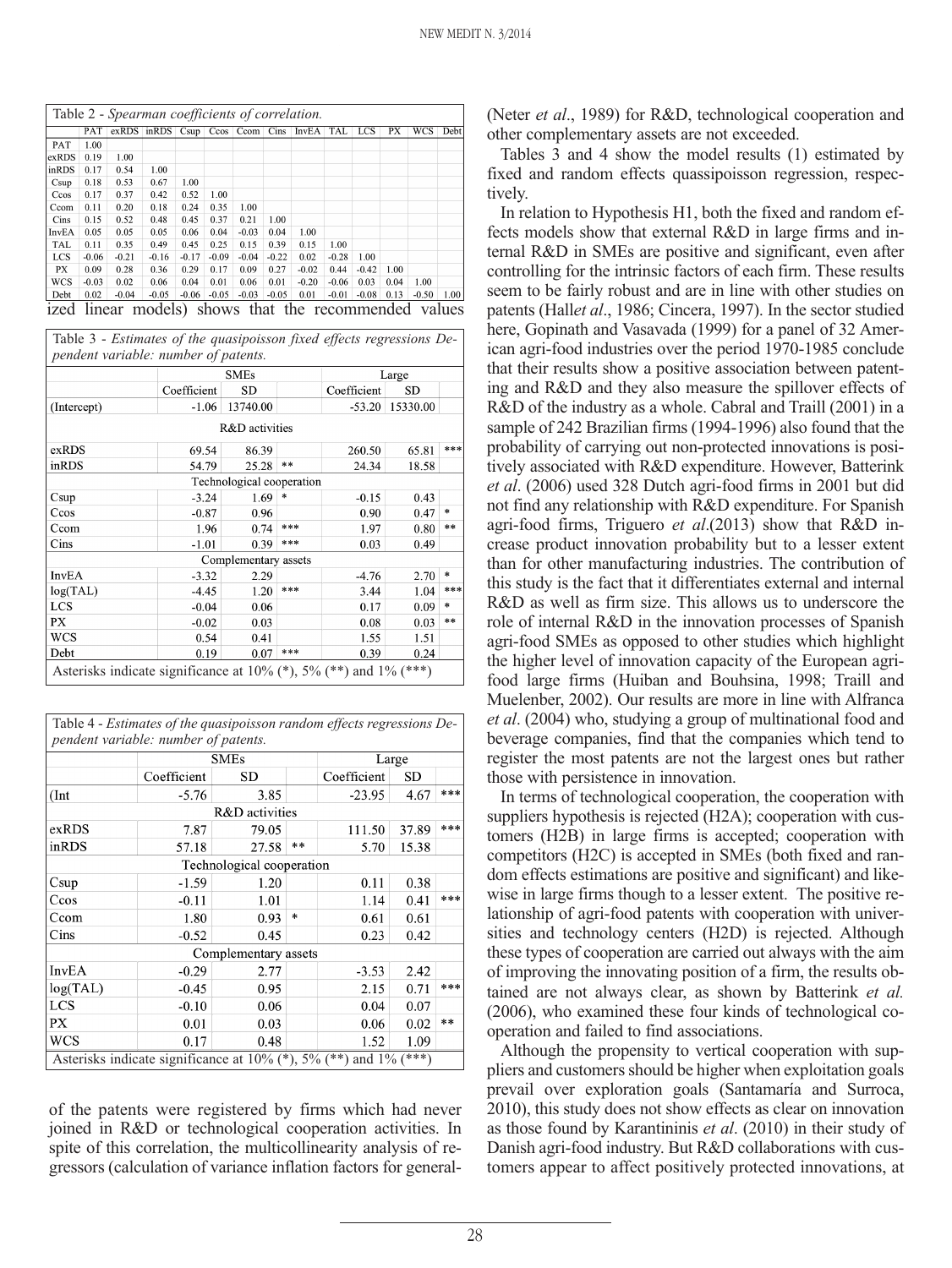least for large firms, which seems in accordance with the fact that the agri-food industry is a consumer-oriented sector.

Horizontal cooperation is more frequent in high-tech sectors (Arranz and Fdez de Arroyabe, 2008); however, the fact that this study finds a positive effect of cooperation with competitors in agri-food SMEs has great value as it confirms that public policies (E2I, 2010) to favor this kind of action are having positive effects.

As to complementary effects, only the (negative) effect of size (H3B) and the positive relationship with debt (H3E) in the estimation conditioned to fixed effects are accepted in SMEs, even though the random effects model does not show any significant coefficient. In large firms positive relationships with size (H3B) and commercial resources (H3D) are observed, likewise but to a lesser extent with human resources (H3C). These results would indicate that large firms have more access to the commercial and human resources necessary to cope with the risks and costs related to innovation (Karantininis *et al*., 2010).These findings could be pointingto the limited capacity of SME firms to attract qualified workers. They also give support to the recommendations of international organizations (i.e, OECD, 2010)in the sense that governmentsshould ensure education for forming human capitaland labour policies aimed at encouraging innovation.

Contrary to what Rama (1996) found for the period 1969- 1988 on the role played by equipment suppliers in agri-food industry innovation, this study has not found evidence in that direction and HypothesisH3A is rejected.Other studies highlight the importance of this factor in non-protected product innovations (García and Burns, 1999) or even for firms results (Alarcón and Sánchez, 2013) but today capital goods investment does not seem to be a sufficient condition in itself for agri-food firms to increase their protected innovations.

### **5. Conclusions**

Public and private innovation actions are essential for overcoming the economic crisis. Innovation involves more than R&D, and policy makersplay a crucial role by regulating frameworks, markets, institutions and networks that improve environment for innovation (OECD, 2010).In this context, the protection and management of intellectual property is the part of the innovation which contributes the mostto create value. This study confirms that R&D activity is the most important and direct way to register patents in the Spanish agri-food industry. Estimations show that R&D expenditure bears a clearly positive and significant relationship to patented innovation. Internal R&D shows greater effectiveness in SMEs whereas external R&D is more effective in large firms. Given that a high percentage of firms (approximately 50%) still fail to carry out R&D activity, this could be a possibility for many firms to establish competitive advantages. Arguably, not all firms will have this opportunity given that R&D activities tend to be costly, but our analysis reveals that it should not be restricted to large firms: SMEs also register patents and their internal R&D contributes to patenting.

Relationships between technological cooperation and patents are not as strong as is the case with R&D. Evidence in that regard is weaker but still should not be discarded. Results show the role played by vertical cooperation on the part of large agri-food firms, which reflects the efforts made to develop new products adapting the technical possibilities of firms to the needs of consumers. The development of new products frequently leads to patent registration.

Horizontal integration with competitors has proved to be positive and significant in SMEs and large firms once other factors have been controlled for. This type of technological cooperation, which is the least used by firms but constitutes nonetheless a way of promoting participation in R&D projects they would be unable to carry out on their own and appears as an additional or alternative way of patenting and gaining competitiveness for firms. Moreover, the main role of cooperation is not to save on costs, rather its capacity tobroaden the scale of a project orcomplement firms' competencies (OECD, 2010). Consequentlyit enables access to new ideas and procedures, and in turn contributes to developnew products or services. Taking into account that technological cooperation is not frequent within the agri-food industry (see Table 1), there is much room to promote these activities (partnerships, alliances, jointventures, networks, etc.)as a means to boosta culture of innovation.

The results confirm that universities and technological centers are underutilized as collaborators, and consequently policies aimed at promotingthe mobility of researchers between these institutionsandmanufacturing firms would strengthen the technological connection between the scientific community and the industry (Santamaría and Surroca, 2010). Also communications campaigns should be launchedto divulgetheir capabilities for technologicaltransfer.On the other hand, as supported by García Álvarez-Coque *et al*. (2013) the innovation in agri-food systems can be improved by providing access to training services and technological institutes.

In terms of complementary assets, no influence on propensity for patenting has been found in SMEs, but human and commercial resources do contribute to patenting in the case of large firms. Therefore, firm size seems to be an important factor which encourages businesses to organize their complementary resources in a more efficient way so that they can be used in partnership with innovation assets to register patents.

### **Acknowledgments**

The authors express their gratitude for the funding received from Project AGL2012-39793-C03-01of the Ministerio de Economía y Competitividad of Spain. The first author thanks Ana Sánchez for her assistance.

#### **References**

Alarcón S. and Sánchez M., 2013. External and internal R&D, capital investment and business performance in the Spanish agri-food industry. *Journal of Agricultural Economics*, 64(3): 654-675.

Alfranca O., Rama R. and von Tunzelmann N., 2004. Innovation spells in the multinational agri-food sector. *Technovation,* 24(8): 599-614.